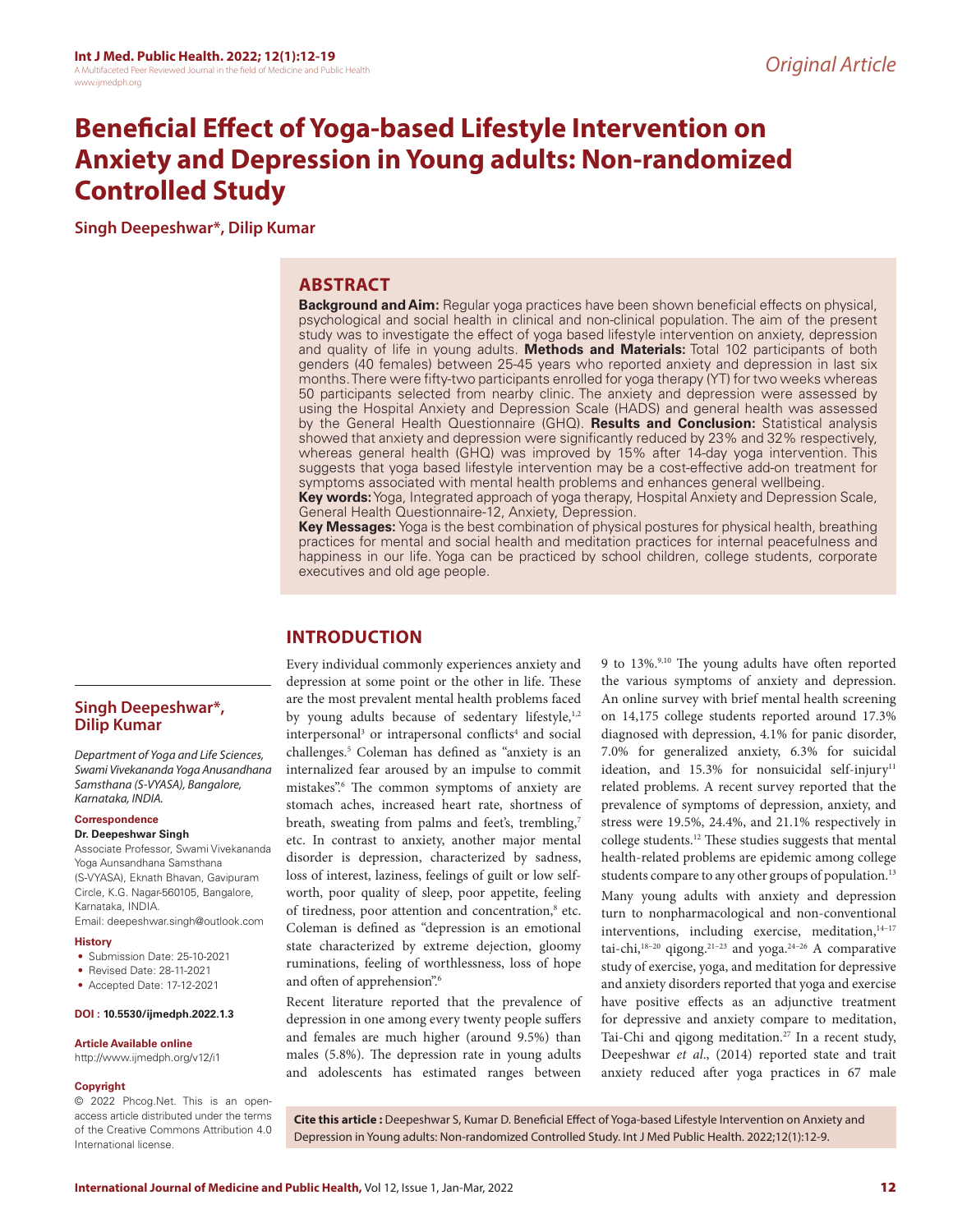participants, and who had minimum one-year of yoga experience.<sup>28</sup> The aforementioned finding suggests that yoga intervention has a greater impact on the symptoms of anxiety and depression in different ageranged population.19,24,25,29–31

However, above mentioned studies reported the long-term effect of yoga (> 2 to 6 months) on anxiety and depression in college students, older people or either in female or male subjects separately. In addition to this, these groups are either received particular technique of yoga such as yoga postures,<sup>26</sup> breathing practices,<sup>30,32</sup> relaxation<sup>33</sup> and meditation.<sup>17,34-37</sup> Some other studies assessed the collective effect of breathing and meditation on anxiety and depression.38 Very few studies evaluated the integrated approach to yoga practice that includes *yogasana*, *pranayama*, relaxation techniques, and meditation, in patients suffering from both anxiety and depression. Therefore, in the present study, we intended to assess the effect of yoga based lifestyle intervention for two weeks on young adults who diagnosed with anxiety and depression.

## **MATERIALS AND METHODS**

#### **Participants**

The recruitment of participants in the study is given in Figure 1. A total of 102 participants ages ranging between 25-45 years (group averaged age **± SD**; 35.01 ± 9.7 years; 40 females) who reported anxiety and depression in last six months. These participants were recruited from a Yoga therapy center and stress and lifestyle clinics, South India. There were fifty-two participants (group averaged age **± SD**; 33.2 ± 6.4 years; 16 females) enrolled for yoga therapy (YT) for two weeks whereas fifty participants (34.6  $\pm$  8.7 years; 24 females) selected from a nearby clinic. All potential participants were screened by a qualified psychiatrist using mini-mental health status examination (MMSE) and 10-item Kessler Psychological Distress Scale (K10),<sup>39,40</sup> self-administered questionnaires. None of the participants showed any cognitive impairment in MMSE. The inclusion criteria were (i) participants who scored between 20-29 in K10 scale suggested mild-moderate mental disorders, (ii) English knowledge is mandatory to understand the instructions, (iii) both genders (male and female) participants, and (iv) only participants who are not engaged in any physical exercise (including yoga) in the previous three months.



**Figure 1:** Expected participant's flow diagram.

The participants excluded who were (i) found scores less than 20 and more than 30 in K10 scale, (ii) healthy on medical examination, (iii) any serious neurological or physiological health problems, (iv) recent surgery, and (v) not willing to follow yoga-based lifestyle intervention. Characteristics of the participants are given in Table 1.

## Ethical clearance and Informed Consent

This study was reviewed and approved by the Institutional Ethics committee a Yoga University. The design of the study and parameters were described in detail to the participants and signed informed consent was obtained. All participants were assured of the confidentiality of their data and given freedom to withdraw from the study at any point in time without explanation.

## Study design

All YT participants practiced yoga for two weeks (5 days/week) and assessed with general health, anxiety, and depression before and after two-week of intervention. Another group underwent for stress and lifestyle counseling from a well-qualified and experienced counselor for the same duration. The study took place between January 2016 – November 2016.

## Outcome measures

(i) Socio-demographic Questionnaire

The demographic information was capture using self-prepared questionnaire consist of age, gender, marital status, religious adherence, qualification, socioeconomic status.

(ii) Psychological State.

The Hospital Anxiety and Depression Scale (HADS) was employed to investigate the psychological states of the participants. HADS scale consists of 14 items, out of that seven items related to anxiety symptoms and seven items for depression symptoms. Each item is coded from 0 to 3. The scores for anxiety and depression, the minimum score is 0, and the maximum score is 21, it depends on the subject present and severity of the symptoms. The score between 0 to 7 does not indicate the subject present of the symptoms of anxiety or depression, a score between 8 to 10 indicates the subject has present of the symptoms but in moderate degree, therefore doubtful case, a score greater than or equal to 11 shows that subject have significant number of symptoms of anxiety or depression corresponding to confirmed case. The internal consistency

| Table 1: Demographic details of the participants are given below. |
|-------------------------------------------------------------------|
|-------------------------------------------------------------------|

| S.No. | <b>Participants</b>                                          | Yoga                         | Control                     |  |
|-------|--------------------------------------------------------------|------------------------------|-----------------------------|--|
|       | Total number of participants<br>(mean age in years $\pm$ SD) | 52 (35.01 $\pm$ 10.6<br>yrs) | 50 $(34.6 \pm 8.7)$<br>yrs) |  |
|       | Gender                                                       |                              |                             |  |
|       | Females                                                      | $16(34.7 \pm 12.4)$          | 24 $(33.7 \pm$              |  |
|       | (mean age in years $\pm$ SD)                                 | yrs)                         | $13.1$ yrs)                 |  |
|       | Males                                                        | $36(33.1 \pm 8.2)$           | 26 (35.4 $\pm$              |  |
|       | (mean age in years $\pm$ SD)                                 | yrs)                         | $10.5$ yrs)                 |  |
|       | <b>Educational Status (%)</b>                                |                              |                             |  |
|       | Matric                                                       | 20 (38.46%)                  | 22 (44%)                    |  |
|       | Graduation                                                   | 25(48.07%)                   | 26 (52%)                    |  |
|       | Post Graduation                                              | 8(15%)                       | 2(4%)                       |  |
|       | Socioeconomic status (%)                                     |                              |                             |  |
|       | Government Job                                               | $22(42.3\%)$                 | 28 (56%)                    |  |
|       | Private Sector                                               | 18 (34.61%)                  | 17(34%)                     |  |
|       | <b>Business</b>                                              | 12 (23.07%)                  | $5(10\%)$                   |  |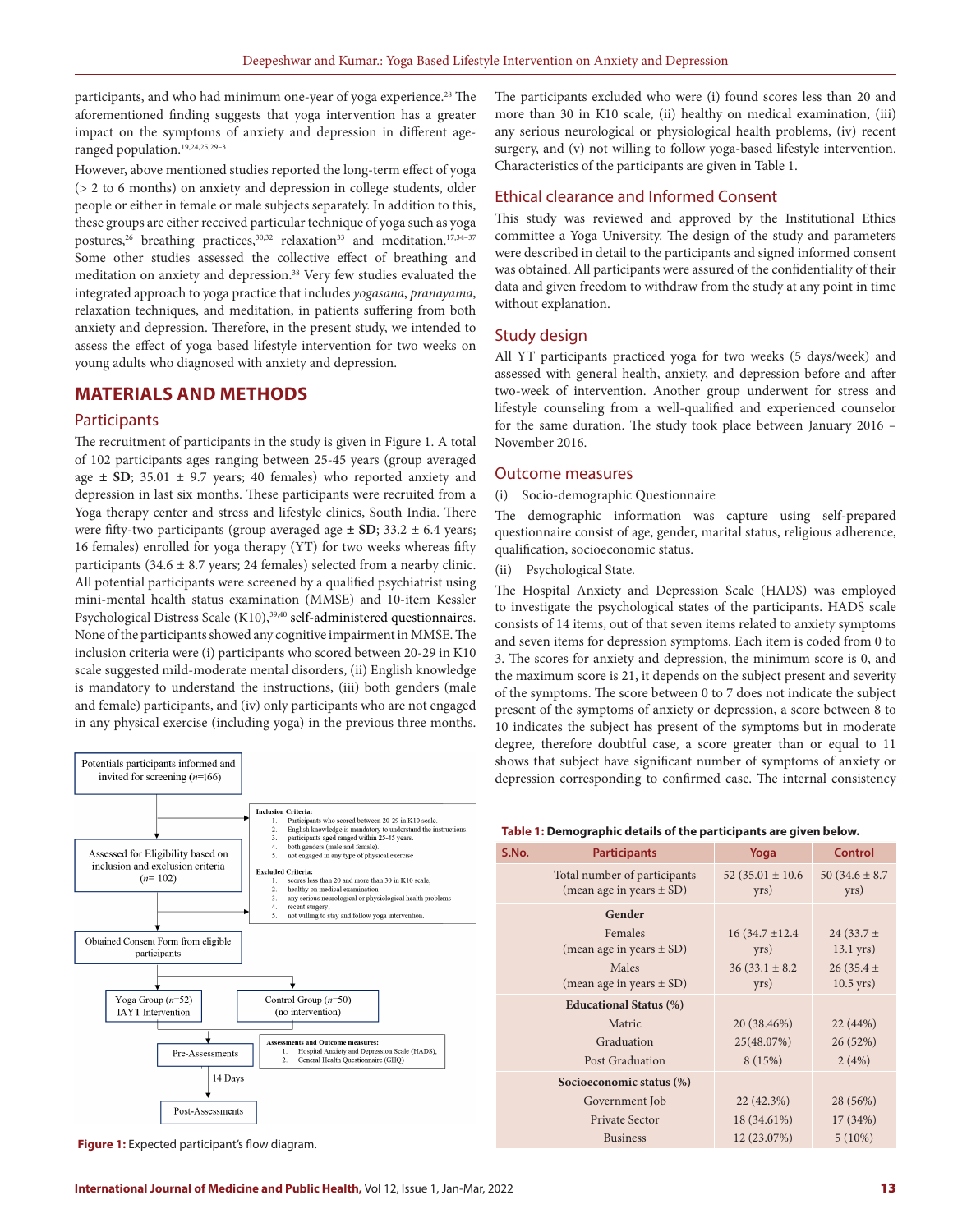of both subscale, i.e., anxiety and depression showed 0.80 and 0.76, respectively.<sup>41</sup>

## (iii) General Health Questionnaire (GHQ)

The 12 items of general health questionnaire (GHQ) is the most extensively used screening instrument for common mental disorders in addition to being a more general measure of psychiatric well-being. The GHQ-12 proved to be a reliable instrument, as indicated by a Cronbach's alpha of 0.81.42 Each item coded from 0 to 4. The scores for anxiety and depression minimum score is 0, and the maximum score is 21. The GHQ12 is a good measure of psychological well-being in the population and asked of half of the respondents to the Northern Ireland Health and Social Wellbeing Survey. 27.6% respondents had a GHQ12 score of 3 or more, and 21.3% had a score of 4 or more. Women were more likely than men to have poor psychological health. Unlike the self- reported measures of health, there was no general decline in psychological well-being with age.

## Intervention

YT participants underwent for two weeks yoga intervention that consists of physical exercise (*posture*), breathing practices (*pranayama*), meditation (*dharana* and *dhyana*) started from 5:30 am to 7:00 am. *Yogasanas* are physical postures often imitating the natural positions of the animals meant to make the mind tranquil. Yoga recognizes this link and utilizes this tool to calm down the mind. Practices include proper breathing, *Kriyas* and *Pranayama* described elsewhere.43

A direct operation on the mental level is made possible by the two limbs of *Astanga* Yoga of *Patanjali* named *dharana* and *dhyana*. The culturing of mind is accomplished by focusing on the mind (*dharana*) initially, followed by the relaxed dwelling of the mind in a single thought (*dhyana*). Progressive habituation allows the mind to remain relaxed during the period of meditation. The list of yoga practices are given in Table 2.

## Procedure

The recruited participants, who had symptoms of anxiety and depression identified by the psychiatrist, were asked to fill GHQ and HADS questionnaires on 1<sup>st</sup> day during enrolment for yoga therapy and stress lifestyle intervention. Post data were taken on the 14<sup>th</sup> day after intervention. On 1<sup>st</sup> day. While data collection, they were asked to sit comfortably in a common yoga hall, questionnaires and a pen distributed. Total time taken by the participants to fulfill these questionnaires were 30 min. Similarly, after two weeks of yoga based lifestyle intervention, similar questionnaires were asked to fill the same data. Obtained data of GHQ and HADS of all participants were scored as per the stipulated instructions in the manual and then tabulated in the excel sheet.

## Statistical Analysis

The obtained raw scores of HADS and GHQ were analyzed separately using SPSS version 21 (SPSS Inc., Chicago, USA). First, normality was tested using Shapiro-Wilk Test and data found normal. Therefore, paired sample t-test done between pre-post scored data and independent sample t-test was used to compare the difference between yoga and control group participants. Statistical analysis was computed at *p*-value ≤ 0.05 with two-tailed.

## **RESULTS**

The demographic information of all participants given in Table 1. The paired sample t-test for anxiety and depression of HADS scores were analyzed separately. Results showed that there were significant reductions in anxiety ( $p = 0.04$ , 23 %) and depression ( $p < 0.001$ , 32%) scores after two weeks of an integrated approach of yoga therapy intervention when compared to before. The GHQ scores showed a

**Table 2: List of Integrated Approach of Yoga Therapy (IAYT) practices.**

| <b>List of Yogasanas Postures.</b><br>Α.  |                   |                  |  |  |  |  |
|-------------------------------------------|-------------------|------------------|--|--|--|--|
| <b>Name</b>                               | <b>Rounds</b>     | <b>Time</b>      |  |  |  |  |
| Jogging                                   | 40 to 100 Rounds  | 03 min/day       |  |  |  |  |
| Jumping                                   | 20 to 45 rounds   | 02 min/day       |  |  |  |  |
| Spinal twist                              | 21 to 45 rounds   | 05 min/day       |  |  |  |  |
| Back swing                                | 11 to 45 rounds   | 05 min/day       |  |  |  |  |
| Hip twist                                 | 11 to 45 Rounds   | 05 min/day       |  |  |  |  |
| Hip rotation                              | 11 to 45 Rounds   | 05 min/day       |  |  |  |  |
| Knee stretch                              | 11 to 45 Rounds   | 02 min/day       |  |  |  |  |
| Hip stretch-1                             | 11 to 45 Rounds   | 03 min/day       |  |  |  |  |
| Hip stretch -2                            | 11 to 45 Rounds   | 03 min/day       |  |  |  |  |
| Forward and backward bending              | 11 to 45 Rounds   | 02 min/day       |  |  |  |  |
| Parivrtta Trikonasana Stretch             | 11 to 45 Rounds   | 03 min/day       |  |  |  |  |
| Dynamic Suryanamaskara                    | 6 to 12 Rounds    | $10 \text{ min}$ |  |  |  |  |
| Relax by Free walk                        | $30$ min          | Everyday         |  |  |  |  |
| Spinal stretch with legs apart            | 11 Rounds         | $05 \text{ min}$ |  |  |  |  |
| Back stretch with alternate               | 11 Rounds         | $05 \text{ min}$ |  |  |  |  |
| Back stretch with both legs               | 11 Rounds         | $05 \text{ min}$ |  |  |  |  |
| Tiger stretch                             | 11 Rounds         | $05 \text{ min}$ |  |  |  |  |
| Crow walking                              | 11 Rounds         | $05 \text{ min}$ |  |  |  |  |
| Dhanurasana swing                         | 11 Rounds         | $05 \text{ min}$ |  |  |  |  |
| Salabhasana (both legs)                   | 11 Rounds         | $05 \text{ min}$ |  |  |  |  |
| Alternate bhujangasana and<br>parvatasana | 11 Rounds         | $05 \text{ min}$ |  |  |  |  |
| Navasana                                  | 11 Rounds         | $05 \text{ min}$ |  |  |  |  |
| Crocodile walking                         | 11 Rounds         | $05 \text{ min}$ |  |  |  |  |
| Quick relaxation technique                | 30 <sub>sec</sub> | 05 min/day       |  |  |  |  |
| Paschimotasana stretch                    | 11 Rounds         | $02 \text{ min}$ |  |  |  |  |
| Cycling                                   | 21 Rounds         | $03 \text{ min}$ |  |  |  |  |
| Side leg raising (each side)              | 11 Rounds         | 02 min/day       |  |  |  |  |
| Alternate leg raising (each side)         | 11 Rounds         | 03 min/day       |  |  |  |  |
| Naukasana                                 | 11 Rounds         | $3 \text{ min}$  |  |  |  |  |

# **B. Yogic cleansing practices.** *Cleansing practices* **Rounds** *Jalaneti* Both nostril (2 times in a week) *Sutraneti* Both sides (2 times in a week) *Vamana dhauti* Once in a week

| Laghu sankhaprakshalana | Once in a week        |  |  |
|-------------------------|-----------------------|--|--|
| Trataka                 | Every day for 30 min  |  |  |
| Kapalabhati             | 40 to 120 strokes/min |  |  |

#### **C. Yogic breathing (***Pranayama***) and Meditation practices.**

| Pranayama                                 | Rounds           |  |  |
|-------------------------------------------|------------------|--|--|
| Vibhagiya pranayama (sectional breathing) | 5 Rounds         |  |  |
| Suryaanuloma viloma (4 times in a day)    | 27 Round         |  |  |
| Nadisuddhi (4 times in a day)             | 9 Rounds         |  |  |
| AAA chanting                              | 21 Rounds        |  |  |
| <b>Meditation practices</b>               |                  |  |  |
| <b>OM</b> Meditation                      | $15 \text{ min}$ |  |  |
| Cycle Meditation (CM)                     | $30 \text{ min}$ |  |  |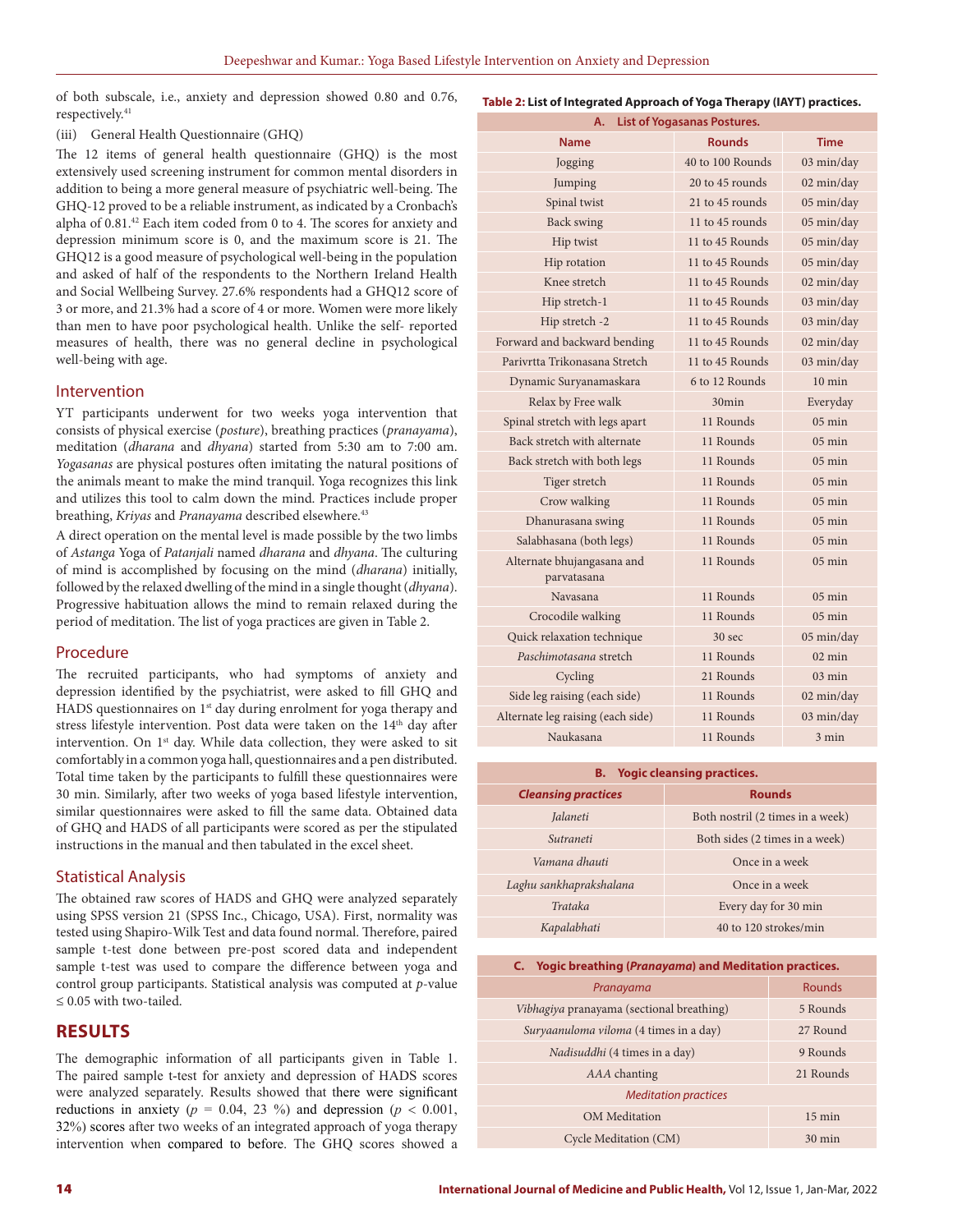

**Figure 2:** The comparisons between yoga and control groups in all assessments.

significant decrease the symptoms scores after yoga intervention  $(p < 0.01, 15%)$  and general health improved in participants. On the other hand, control group participants reported significantly higher anxiety  $(t = 2.09; p < 0.05)$  compared to baseline. Independent sample t-test was used to assess scores between-group differences. The YT group showed significantly lower anxiety (t-value =  $4.76$ ;  $p < 0.001$ ) and depression (t-value =  $2.97$ ;  $p < 0.01$ ) compared to CG as showed in Figure 2. Also, there was also a significant higher symptoms (GHQ) score in CG GHQ  $(t$ -value = 3.59;  $p < 0.01$ ).

The group means values  $\pm$  SD, percentage change (% change), t-value, and level of significance (*p*-value) for anxiety and depression of HADS and GHQ are given in Table 3. In addition to this, the Pearson correlation between HADS and GHQ post data showed that there was a significantly higher association between GHQ and anxiety scores (r = 0.61; *p* < 0.001) and depression scores ( $r= 0.41$ ;  $p = 0.004$ ). Results suggest that 14 days yoga-based lifestyle practice increased association between HADS and GHQ.

## **DISCUSSION**

Results of the present study showed decreased anxiety and depression and improved overall general health in young adults after the two-week integrated approach of yoga therapy intervention (IAYT). During yoga intervention, all participants of yoga group practiced hatha yoga postures, voluntary regulated breathing practices, *Bhagavad Gita* chanting, and meditation practices every day. Earlier empirical studies on each practice showed improvements in various physical and psychological problems. The physical postures (*asanas*) improve musculoskeletal and cardiopulmonary functions,<sup>44</sup> the voluntary regulated breathing practices improve lung functions,45,46 balance autonomic nervous system activity<sup>47,48</sup> and reduced level of anxiety<sup>49</sup> and stress-related disorders.<sup>30</sup> Meditation helps in slowing down all mental agitation with a reduction in the distractions of mind, and that directly associated with reduced anxiety and depression.34,50–52

In the current study, the brief intervention of yoga practices showed a significant reduction in symptoms of anxiety and depression with improvement in overall health. Previous scientific investigations on integrated yoga-based intervention reported various beneficial effects in cognitive abilities, attenuation of emotional intensity, decreased anxietyrelated symptoms and salivary cortisol<sup>53</sup> and also increased the overall quality of life for healthy individuals after six months of yoga practice.<sup>54</sup> Few other studies on the hyperventilating type of *pranayama* like *kapalabhathi* and *bhasthrika* or combination of *asanas* and *pranayama*

**Table 3: The group mean values ± SD, t-value, significance level (***p***-value) for anxiety and depression of HADS.**

| S.No. | <b>Variable</b>                             | <b>Groups</b> | Pre             | Post            | % change t- value P-value |       |             |
|-------|---------------------------------------------|---------------|-----------------|-----------------|---------------------------|-------|-------------|
| 1.    | Anxiety<br><b>HADS</b>                      | Yoga          | 10.65<br>(4.32) | 6.78<br>(3.83)  | 23.38%                    | 3.009 | 0.04        |
|       |                                             | Control       | 9.5<br>(3.59)   | 11.14<br>(5.27) | 17.26%                    | 2.09  | 0.039       |
| 2.    | Depression<br><b>HADS</b>                   | Yoga          | 9.29<br>(3.78)  | 6.33<br>(2.66)  | 31.86%                    | 5.865 | ${}< 0.001$ |
|       |                                             | Control       | 7.8<br>(3.12)   | 8.34<br>(4.01)  | 6.92%                     | 0.77  | <b>NS</b>   |
| 3.    | General<br>Health<br>Questionnaire<br>(GHO) | Yoga          | 16.42<br>(7.00) | 13.94<br>(4.54) | 15.10%                    | 2.14  | 0.03        |
|       |                                             | Control       | 17.07<br>(8.14) | 17.86<br>(6.38) | 4.63%                     | 0.55  | <b>NS</b>   |

reported positive effects on anxiety and depression levels.<sup>27</sup> The practice of mindfulness-based meditation has been shown to diminish the habitual tendency to emotionally react to and ruminate about transitory thoughts and physical sensations and improves psychological health by reducing stress, depression and anxiety symptoms with improvement in behavioral self-regulation and improved volitional orientating of attention.55 Similarly, participants who practice regular yoga, *pranayama*, and mindful meditation, that may enhance emotional regulation with a reduction in momentary thoughts may be a key factor to reduce anxiety and depression as shown in the present study. These studies suggest yoga practices helps in improvement of awareness, regulate mind, emotions and the responses in adverse condition.<sup>54,56,57</sup> But how yoga affects anxiety and depression is not fully know. This paper attempts to present a hypothetical mechanism of yoga practices associated with changes in anxiety and depression.

Brain imaging studies reported that the panic anxiety is associated with decreased regional cerebral blood flow (rCBF) in the right orbitofrontal (Brodmann area 11), prelimbic (area 25), anterior cingulate (area 32) and anterior temporal cortices (area  $15$ ).<sup>58</sup> Few neuroimaging studies explored the neural correlates of meditation-related anxiety relief was associated with activation of the anterior cingulate cortex, ventromedial prefrontal cortex and anterior insula.<sup>59</sup> It was observed that, during meditation, those who exhibited greater default-related activity (i.e., posterior cingulate cortex) reported greater anxiety, possibly reflecting an inability to control self-referential thoughts. The above-mentioned studies suggest that mindfulness meditation attenuates anxiety through mechanisms involved in the regulation of self-referential thought processes.

The yoga-based lifestyle intervention consisted of postures, voluntary regulated breathing practices and meditation influence metabolism, autonomic nervous system, higher brain functions, and mental state $60-62$ and may modulate anxiety and depression. Yoga postures and breathing practices increase rhythmic activity, mechanoreceptors sensitivity of connective tissue, muscular fibers and skeletal muscles.<sup>63,64</sup> The muscular movements while postures and pranayama stimulate various receptors at different joints, intrafusal, exteroceptive and interoceptors.65–67 The smooth and skeletal muscle fibers are innervated by large, myelinated nerve fibers that originate from large motorneurons in the anterior horns of the spinal cord.63 Each nerve fiber ending makes a junction called neuromuscular junction that receives sensory impulses from muscles movements and stretches that stimulate various neurotransmitters such as Acetylcholine (Ach),<sup>68</sup> norepinephrine (NA) and serotonin (5-HT) from brainstem.<sup>69,70</sup> While voluntary movements, norepinephrine (NA)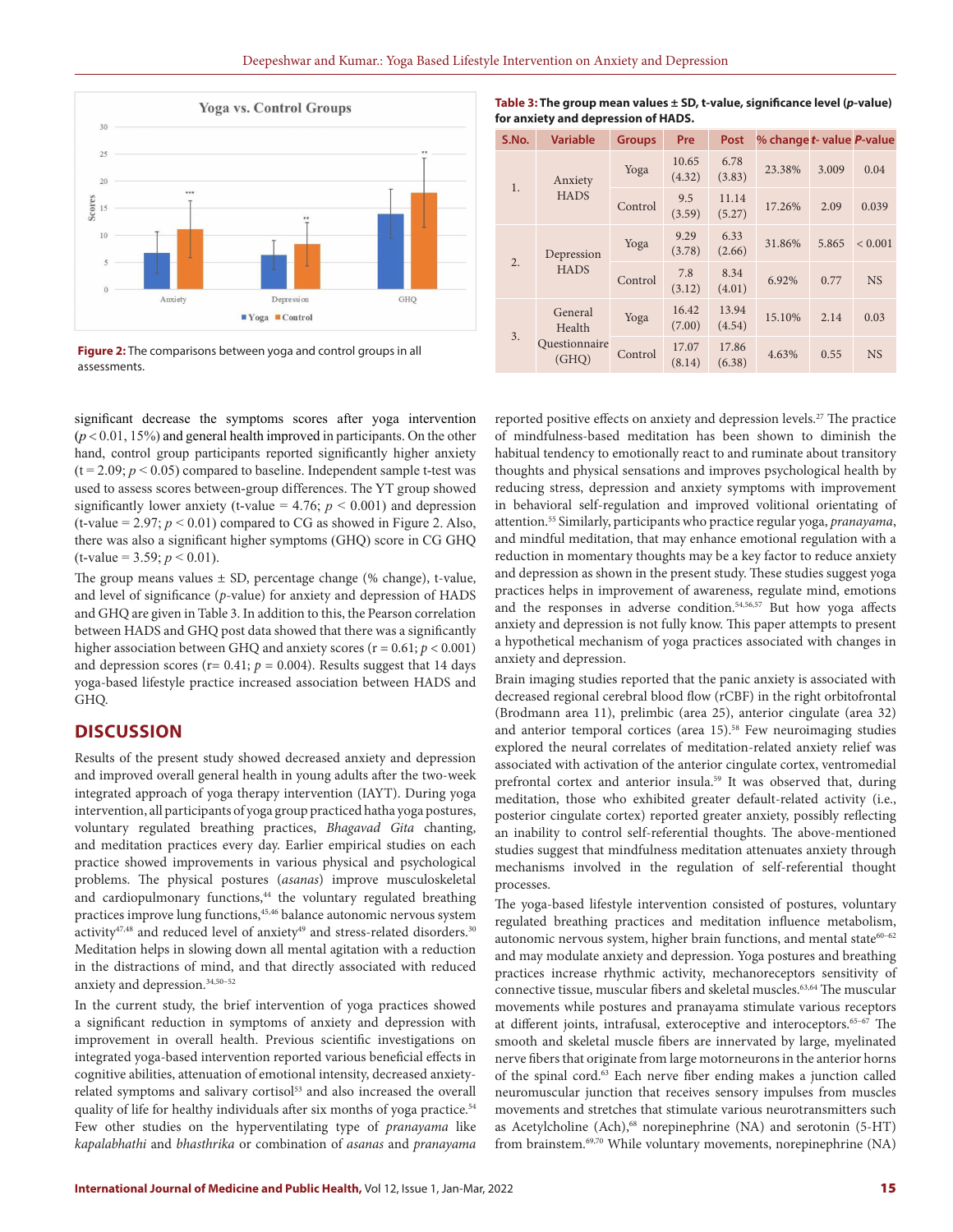release from nucleus locus coeruleus (LC) which has excitatory effects, whereas serotonin releases from dorsal raphe nucleus of brainstem have an inhibitory effect on the paraventricular nucleus that may regulate autonomic nervous system (ANS) activity.<sup>71</sup> The regular aerobic exercises (such as yoga and Tai-Chi) showed the stimulation of pressure receptors leading to increased vagal activity, decreased stress hormones and increased production of anti-pain and antidepressant neurotransmitters such as serotonin.72 On the other hand, Ach also released from the skeletal muscles that stimulate preganglionic neurons of ANS, and postganglionic neurons of parasympathetic and sympathetic nervous system.73 The Ach may play a very important role in autonomic nervous system activity to regulate cyclic regulation of sympathetic and parasympathetic activity by yoga postures and breathing practices. These neurotransmitters stimulate hypothalamic nuclei to release corticotrophin-releasing hormones (CRH), an important neurotransmitter to balance hypothalamicpituitary-adrenal axis (HPA).<sup>74,75</sup> The main neurotransmitter from HPA is adrenocortical releasing hormone (ACTH) from the pituitary gland and regulated the activities in basal ganglia, thalamus, hippocampus and amygdala.76–78 The amygdala is a most important limbic structure that receives sensory information and project to other subcortical structures, thereby mediating stress-related behavioral and physiological effects. The amygdala stimulation can cause several types of involuntary movements such as tonic movements of head or body raising or bending, circling movements, etc.79–82 The regulation activities of the thalamus and cerebral cortex, the main neurotransmitter is GABA, an inhibitory neurotransmitter.<sup>83</sup> A previous study findings demonstrated that in experienced yoga practitioners, brain GABA levels increase after a session of yoga<sup>84</sup> suggest, regular yoga practices for 60 min may be as a treatment for disorders with low GABA levels such as depression and anxiety disorders. This suggest the anxiolytic effect of yoga based lifestyle intervention that may occur by promotion of an inhibitory tone in specific areas of the brain.<sup>85-90</sup> as described in Figure 3.

 This cortical inhibition may enhance the cerebral cortex functioning specially in the anterior cingulate cortex (ACC), dorsal medial prefrontal cortex (DMPC), sensory and motor cortex.<sup>91-94</sup> This improvements in the functioning of brainstem, thalamic activity and cerebral cortex may help to reduce the symptoms of anxiety and depression in humans. Studies have shown that yoga postures with interspersed breathing activity reported enhanced regulation in autonomic nervous system (ANS) modulation also called "sympathovagal balance".95–97 The yoga posture with awareness reduced stress and may help to regulate and balance hypothalamic-pituitary-adrenal axis (HPA). A review article reported physical and mental health benefits of yoga *via* down-regulation of the hypothalamic-pituitary-adrenal (HPA) axis and the sympathetic nervous system (SNS).98

Regular body-mind intervention may be associated with a reduction in psychological stress as showed in plasma catecholamine, i.e., decreased norepinephrine with increased epinephrine and dopamine and higher positive effect.99 A review article on mindfulness meditation effect on mental and physical health reported that the mindfulness practice is associated with increased well-being as well as reduced cognitive reactivity and behavioral avoidance.100,101 In addition, mindfulness meditation may contribute to enhance immune functions, diminish inflammation, diminish the reactivity of the autonomic nervous system (ANS), increase telomerase activity, lead to higher levels of plasmatic melatonin and serotonin.102 The summarized mechanism of yoga based lifestyle intervention on anxiety and depression depicted in Figure 4. Few other studies have been shown the social interaction<sup>103</sup> and environmental influences<sup>104</sup> are largely time-specific and contribute to change in symptoms of anxiety and depression as well. Moreover, the present study described yoga would be devised as an effective alternative



**Figure 3:** Hypothetical mechanisms of the effect of yoga practices in reducing anxiety and depression.



**Figure 4:** Summarized effect of different components of yoga based lifestyle intervention on physical, mental and social health.

to drugs for the treatment of anxiety and depression in young adults and older people.

In summary, the present study showed yoga-based lifestyle intervention has a positive effect on symptoms of anxiety and depression in young adults. The lowered anxiety and depression was observed in HADS measurement scale, and improvement in overall general health wellbeing in GHQ scale after 14 days intense practice of yoga-based lifestyle intervention in a yoga center. Further, although young adult participants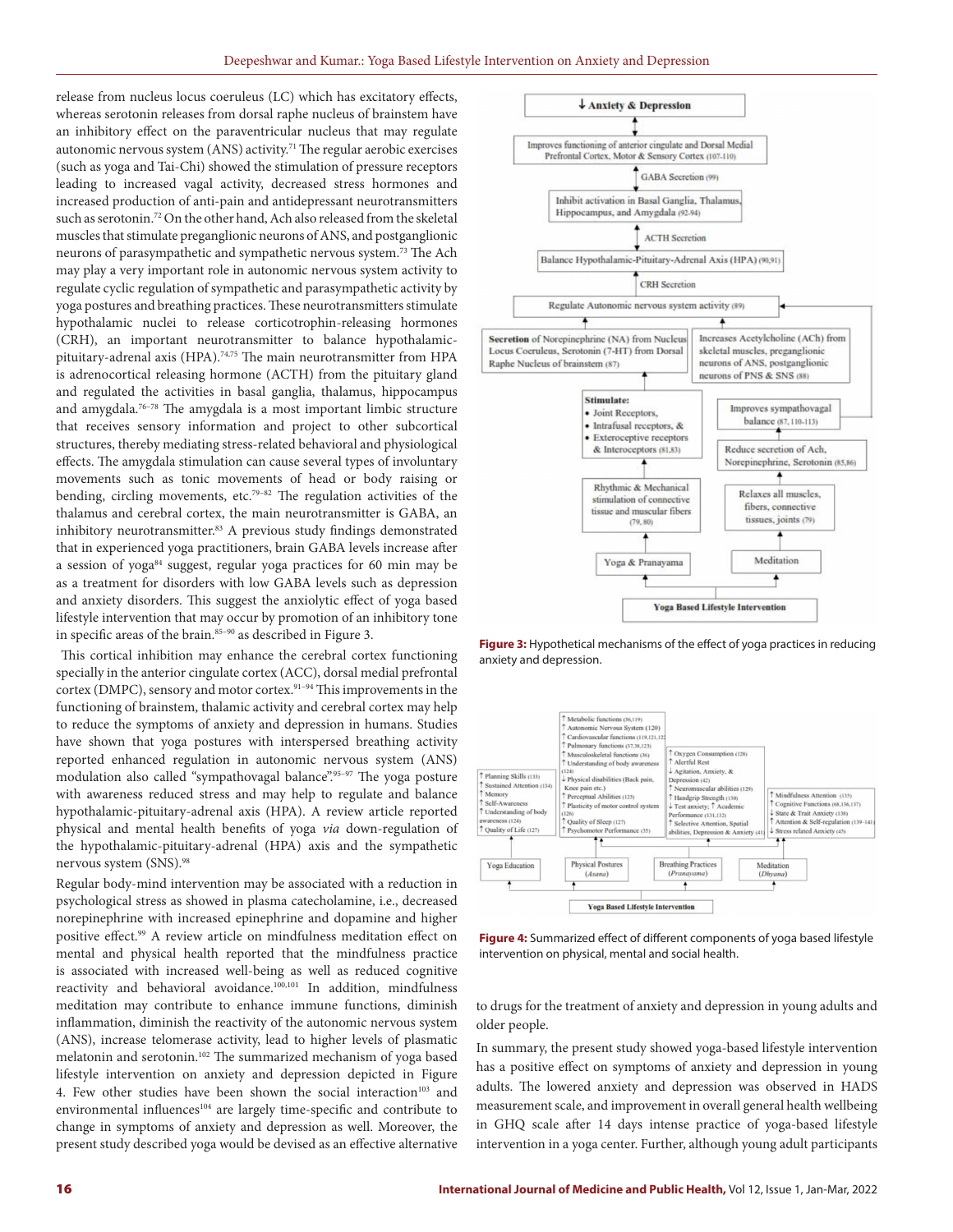showed significant improvement across all the domains (anxiety, depression and general health wellbeing) after the intervention, a followup study with active control group comparison with home-based yoga intervention program should be worth exploring in future studies. There were major limitations of this study like it was a small sample size, no randomization, and no follow-up data acquired. There were no any physiological or neurophysiological assessments done to cross-validate the effect of yoga based lifestyle intervention on anxiety and depression. Also, additional electrophysiological and neuroimaging researchers are needed to explore the mechanism of the beneficial effect of yoga based lifestyle intervention in and out patient's yoga center on anxiety and depression.

## **CONCLUSION**

Yoga-based lifestyle intervention showed a significant reduction in the symptoms of anxiety and depression with increased overall general health wellbeing. This study may help to develop a yoga-based lifestyle environment/culture in practitioner's home that may enhance the coping capabilities from day to day stress in life. The yoga-based lifestyle study may facilitate healthy living at home (strengthen interpersonal and intrapersonal relationships), improves neighboring hood, and grow a happy and healthy society.

## **ACKNOWLEDGEMENT**

The present study was supported by Department of Yoga and Life Sciences, Swami Vivekananda Yoga Anusandhana Samsthana (S-VYASA), Bangalore, India is gratefully acknowledged.

## **CONFLICT OF INTEREST**

The authors declare that there is no conflict of interest.

## **REFERENCES**

- 1. Rohrer JE, Pierce JR, Blackburn C. Lifestyle and mental health. Prev Med. 2005;40(4):438-43. doi: 10.1016/j.ypmed.2004.07.003, PMID 15530596.
- 2. Scott D, Happell B. The high prevalence of poor physical health and unhealthy lifestyle behaviours in individuals with severe mental illness. Issues Ment Health Nurs. 2011;32(9):589-97. doi: 10.3109/01612840.2011.569846, PMID 21859410.
- 3. Byrd DR, McKinney KJ. Individual, interpersonal, and institutional level factors associated with the mental health of college students. J Am Coll Health. 2012;60(3):185-93. doi: 10.1080/07448481.2011.584334, PMID 22420695.
- 4. Patel V, Flisher AJ, Hetrick S, McGorry P. Mental health of young people: A global public-health challenge. Lancet. 2007;369(9569):1302-13. doi: 10.1016/ S0140-6736(07)60368-7, PMID 17434406.
- 5. De CM. Role of social media in tackling challenges in mental health. Proceedings of the 2<sup>nd</sup> interface work sociaal Multimed. Vols. 49-52; 2013. doi: 10.1145/2509916.2509921.
- 6. Coleman JC (James C. Butcher JN, Carson RC. Abnormal psychology and modern life. Illinois. Scott: Foresman, and Company; 1980.
- 7. Murphy JM, Leighton AH. Anxiety: Its role in the history of psychiatric epidemiology. Psychol Med. 2009;39(7):1055-64. doi: 10.1017/ S0033291708004625, PMID 18940025.
- 8. Reddy PD, Thirumoorthy A, Vijayalakshmi P, Hamza MA. Effectiveness of solution-focused brief therapy for an adolescent girl with moderate depression. Indian J Psychol Med. 2015;37(1):87-9. doi: 10.4103/0253-7176.150849, PMID 25722519.
- 9. Phimarn W, Kaewphila P, Suttajit S, Saramunee K. Depression screening and advisory service provided by community pharmacist for depressive students in university. Springerplus. 2015;4:470. doi: 10.1186/s40064-015-1259-1, PMID 26357601.
- 10. Jamison DT, Shahid-Salles SA, Jamison J, Lawn JE, Zupan J. Incorporating deaths near the time of birth into estimates of the global burden of disease; 2006.
- 11. Eisenberg D, Hunt J, Speer N. Mental health in American colleges and universities: Variation across student subgroups and across campuses. J Nerv Ment Dis. 2013;201(1):60-7. doi: 10.1097/NMD.0b013e31827ab077, PMID 23274298.
- 12. Kumar KS, Akoijam BS. Depression, anxiety and stress among higher

secondary school students of Imphal, Manipur, Indian J Community Med. 2017;42(2):94-6. doi: 10.4103/ijcm.IJCM\_266\_15, PMID 28553025.

- 13. Kim EH, Coumar A, Lober WB, Kim Y. Addressing mental health epidemic among university students via web-based, self-screening, and referral system: A preliminary study. IEEE Trans Inf Technol Biomed. 2011;15(2):301-7. doi: 10.1109/TITB.2011.2107561, PMID 21257386.
- 14. Burns JL, Lee RM, Brown LJ. The effect of meditation on self-reported measures of stress, anxiety, depression, and perfectionism in a college population. J Coll Stud Psychother. 2011;25(2):132-44. doi: 10.1080/87568225.2011.556947.
- 15. Edenfield TM, Saeed SA. An update on mindfulness meditation as a self-help treatment for anxiety and depression. Psychol Res Behav Manag. 2012;5:131- 41. doi: 10.2147/PRBM.S34937, PMID 23175619.
- 16. Leite JR, Ornellas FLDM, Amemiya TM, De Almeida AA, Dias AA, Afonso R, *et al*. Effect of progressive self-focus meditation on attention, anxiety, and depression scores. Percept Mot Skills. 2010;110(3 Pt 1):840-8. doi: 10.2466/ PMS.110.3.840-848, PMID 20681336.
- 17. Srivastava M, Talukdar U, Lahan V. Meditation for the management of adjustment disorder anxiety and depression. Complement Ther Clin Pract. 2011;17(4):241-5. doi: 10.1016/j.ctcp.2011.04.007, PMID 21982141.
- 18. Wang F, Lee EK, Wu T, Benson H, Fricchione G, Wang W, *et al*. The effects of tai chi on depression, anxiety, and psychological well-being: A systematic review and meta-analysis. Int J Behav Med. 2014;21(4):605-17. doi: 10.1007/s12529- 013-9351-9, PMID 24078491.
- 19. Field T, Diego M, Delgado J, Medina L. Tai chi/yoga reduces prenatal depression, anxiety and sleep disturbances. Complement Ther Clin Pract. 2013;19(1):6-10. doi: 10.1016/j.ctcp.2012.10.001, PMID 23337557.
- 20. Zhang J, Qin S, Zhou Y, Meng L, Su H, Zhao S. A randomized controlled trial of mindfulness-based Tai Chi Chuan for subthreshold depression adolescents. Neuropsychiatr Dis Treat. 2018;14:2313-2321.
- 21. Chow YWY, Dorcas A, Siu AMH. The effects of Qigong on Reducing stress and anxiety and enhancing body-mind well-being. Mindfulness *(N Y)*. 2012;3(1):51-9. doi: 10.1007/s12671-011-0080-3.
- 22. Johansson M, Hassmén P, Jouper J. Acute effects of Qigong exercise on mood and anxiety. SportExerc Perform Psychol. 2011;1(S):60-5. doi: 10.1037/2157- 3905.1.S.60.
- 23. Wang F, Man JKM, Lee EKO, Wu T, Benson H, Fricchione GL, Wang W, Yeung A. The effects of qigong on anxiety, depression, and psychological well-being: A systematic review and meta-analysis. Evid Based Complement Alternat Med. 2013;2013:152738. doi: 10.1155/2013/152738, PMID 23401706.
- 24. Javnbakht M, Hejazi Kenari R, Ghasemi M. Effects of yoga on depression and anxiety of women. Complement Ther Clin Pract. 2009;15(2):102-4. doi: 10.1016/j.ctcp.2009.01.003, PMID 19341989.
- 25. Skowronek IB, Mounsey A, Handler L. Clinical Inquiry: Can yoga reduce symptoms of anxiety and depression? J Fam Pract. 2014;63(7):398-407. PMID 25198206.
- 26. Woolery A, Myers H, Sternlieb B, Zeltzer L. A yoga intervention for young adults with elevated symptoms of depression. Altern Ther Health Med. 2004;10(2):60-3. PMID 15055096.
- 27. Saeed SA, Antonacci DJ, Bloch RM. Exercise, yoga, and meditation for depressive and anxiety disorders. Am Fam Physician. 2010;81(8):981-6. PMID 20387774.
- 28. Singh D, Suhas A, Naveen K, Nagendra H. Measures of mindfulness and anxiety in OM meditators and non-meditators: A cross-sectional study. Int J Med Public Health. 2014;4(1):110. doi: 10.4103/2230-8598.127170.
- 29. Flegal KE, Kishiyama S, Zajdel D, Haas M, Oken BS. Adherence to yoga and exercise interventions in a 6-month clinical trial. BMC Complement Altern Med. 2007;7:37. doi: 10.1186/1472-6882-7-37, PMID 17996075.
- 30. Brown RP, Gerbarg PL. Sudarshan Kriya yogic breathing in the treatment of stress, anxiety, and depression: part I-neurophysiologic model. J Altern Complement Med. 2005;11(1):189-201. doi: 10.1089/acm.2005.11.189, PMID 15750381.
- 31. Brown RP, Gerbarg PL. Sudarshan Kriya Yogic breathing in the treatment of stress, anxiety, and depression. part II--Clinical applications and guidelines. J Altern Complement Med. 2005;11(4):711-7. doi: 10.1089/acm.2005.11.711, PMID 16131297.
- 32. Zope SA, Zope RA. Sudarshan kriya yoga: breathing for health. Int J Yoga. 2013;6(1):4-10. doi: 10.4103/0973-6131.105935, PMID 23440614.
- 33. Jorm AF, Morgan AJ, Hetrick SE. Relaxation for depression. Cochrane Database Syst Rev. 2008;2(4):CD007142. doi: 10.1002/14651858.CD007142. pub2, PMID 18843744.
- 34. Chen Y, Yang X, Wang L, Zhang X. A randomized controlled trial of the effects of brief mindfulness meditation on anxiety symptoms and systolic blood pressure in Chinese nursing students. Nurse Educ Today. 2013;33(10):1166-72. doi: 10.1016/j.nedt.2012.11.014, PMID 23260618.
- 35. Goldin PR, Gross JJ. Effects of mindfulness-based stress reduction (MBSR) on emotion regulation in social anxiety disorder. Emotion. 2010;10(1):83-91. doi: 10.1037/a0018441, PMID 20141305.
- 36. Sharma VK, Das S, Mondal S, Goswami U, Gandhi A. Effect of Sahaj Yoga on neuro-cognitive functions in patients suffering from major depression. Indian J Physiol Pharmacol. 2006;50(4):375-83. PMID 17402267.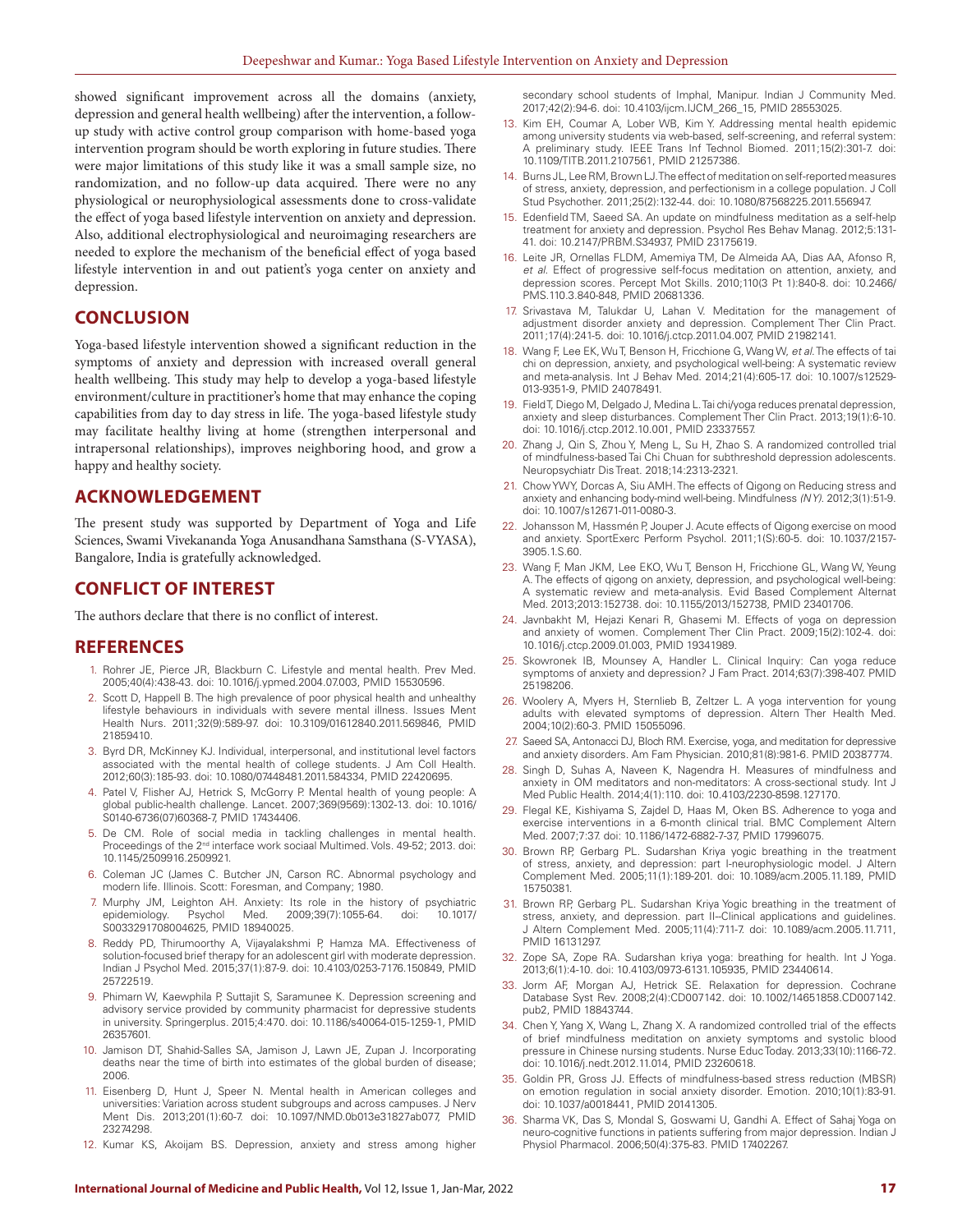- 37. Manocha R, Black D, Sarris J, Stough C. A randomized, controlled trial of meditation for work stress, anxiety and depressed mood in full-time workers. Evid Based Complement Alternat Med. 2011;2011:960583. doi: 10.1155/2011/960583.
- 38. Brown RP, Gerbarg PL. Yoga breathing, meditation, and longevity. Ann N Y Acad Sci. 2009;1172:54-62. doi: 10.1111/j.1749-6632.2009.04394.x, PMID 19735239.
- 39. Kessler RC, Andrews G, Colpe LJ, Hiripi E, Mroczek DK, Normand SL, Walters EE, Zaslavsky AM. Short screening scales to monitor population prevalences and trends in non-specific psychological distress. Psychol Med. 2002;32(6):959-76. doi: 10.1017/s0033291702006074, PMID 12214795.
- 40. Andrews G, Slade T. Interpreting scores on the Kessler Psychological Distress Scale (K10). Aust N Z J Public Health. 2001;25(6):494-7. doi: 10.1111/j.1467- 842x.2001.tb00310.x, PMID 11824981.
- 41. Mykletun A, Stordal E, Dahl AA. Hospital Anxiety and Depression (HAD) scale: factor structure, item analyses and internal consistency in a large population. Br J Psychiatry. 2001;179:540-4. doi: 10.1192/bjp.179.6.540, PMID 11731359.
- 42. Politi PL, Piccinelli M, Wilkinson G. Reliability, validity and factor structure of the 12-item General Health Questionnaire among young males in Italy. Acta Psychiatr Scand. 1994;90(6):432-7. doi: 10.1111/j.1600-0447.1994.tb01620.x, PMID 7892776.
- 43. Das M, Deepeshwar S, Subramanya P, Manjunath NK. Influence of Yoga-Based Personality Development Program on Psychomotor Performance and Self-efficacy in School Children. Front Pediatr. 2016;4:62. doi: 10.3389/ fped.2016.00062, PMID 27379220.
- 44. Raub JA. Psychophysiologic effects of Hatha yoga on musculoskeletal and cardiopulmonary function: a literature review. J Altern Complement Med. 2002;8(6):797-812. doi: 10.1089/10755530260511810, PMID 12614533.
- 45. Karthik PS, Chandrasekhar M, Ambareesha K, Nikhil C. Effect of pranayama and suryanamaskar on pulmonary functions in medical students. J Clin Diagn Res. 2014;8(12):BC04-6. doi: 10.7860/JCDR/2014/10281.5344, PMID 25653936.
- 46. Bezerra LA, de Melo HF, Garay AP, Reis VM, Aidar FJ, Bodas AR, Garrido ND, de Oliveira RJ. Do 12-week yoga program influence respiratory function of elderly women? J Hum Kinet. 2014;43:177-84. doi: 10.2478/hukin-2014-0103, PMID 25713658.
- 47. Raghuraj P, Telles S. Immediate effect of specific nostril manipulating yoga breathing practices on autonomic and respiratory variables. Appl Psychophysiol Biofeedback. 2008;33(2):65-75. doi: 10.1007/s10484-008-9055-0, PMID 18347974.
- 48. Upadhyay Dhungel K, Malhotra V, Sarkar D, Prajapati R. Effect of alternate nostril breathing exercise on cardiorespiratory functions. Nepal Med Coll J. 2008;10(1):25-7. PMID 18700626.
- 49. Marshall RS, Basilakos A, Williams T, Love-Myers K. Exploring the benefits of unilateral nostril breathing practice post-stroke: attention, language, spatial abilities, depression, and anxiety. J Altern Complement Med. 2014;20(3):185-94. doi: 10.1089/acm.2013.0019, PMID 24116880.
- 50. Sears S, Kraus S. I think therefore I om: cognitive distortions and coping style as mediators for the effects of mindfulness meditation on anxiety, positive and negative affect, and hope. J Clin Psychol. 2009;65(6):561-73. doi: 10.1002/ jclp.20543, PMID 19241400.
- 51. Vahia VN, Shetty HK, Motiwala S, Thakkar G, Fernandes L, Sharma JC. Efficacy of meditation in generalized anxiety disorder. Indian J Psychiatry. 1993;35(2):87-91. PMID 21743608.
- 52. Brown RP, Gerbarg PL. Sudarshan Kriya Yogic breathing in the treatment of stress, anxiety, and depression. Part II--clinical applications and guidelines. J Altern Complement Med. 2005;11(4):711-7. doi: 10.1089/acm.2005.11.711, PMID 16131297.
- 53. Hannesdóttir, Ollendick. Self-efficacy and social anxiety. Int J Psychol. 2007;4(2):133-8.
- 54. Rocha KKF, Ribeiro AM, Rocha KCF, Sousa MB, Albuquerque FS, Ribeiro S, Silva RH. Improvement in physiological and psychological parameters after 6months of yoga practice. Conscious Cogn. 2012;21(2):843-50. doi: 10.1016/j. concog.2012.01.014, PMID 22342535.
- 55. Ramel W, Goldin PR, Carmona PE, McQuaid JR. The Effects of Mindfulness Meditation on Cognitive Processes and Affect in Patients with Past Depression. *Cognit Ther Res*. 2004;28(4):433-455. doi:10.1023/ B:COTR.0000045557.15923.96.
- 56. Evans S, Cousins L, Tsao JCI, Sternlieb B, Zeltzer LK. Protocol for a randomized controlled study of Iyengar yoga for youth with irritable bowel syndrome. Trials. 2011;12:15. doi: 10.1186/1745-6215-12-15, PMID 21244698.
- 57. Monk-Turner E, Turner C. Does yoga shape body, mind and spiritual health and happiness: differences between yoga practitioners and college students. Int J Yoga. 2010;3(2):48-54. doi: 10.4103/0973-6131.72630, PMID 21170230.
- 58. Fischer H, Andersson JLR, Furmark T, Fredrikson M. Brain correlates of an unexpected panic attack: A human positron emission tomographic study. Neurosci Lett. 1998;251(2):137-40. doi: 10.1016/s0304-3940(98)00503-5, PMID 9718993.
- 59. Zeidan F, Martucci KT, Kraft RA, McHaffie JG, Coghill RC. Neural correlates of mindfulness meditation-related anxiety relief. Soc Cogn Affect Neurosci.

2014;9(6):751-9. doi: 10.1093/scan/nst041, PMID 23615765.

- 60. Telles S, Singh N. Science of the mind: ancient yoga texts and modern studies. Psychiatr Clin North Am. 2013;36(1):93-108. doi: 10.1016/j.psc.2013.01.010, PMID 23538080.
- 61. Enaw JO, Smith AK. Biomarker Development for Brain-Based Disorders: Recent Progress in Psychiatry. J Neurol Psychol. 2013;1(2):7. doi: 10.13188/2332- 3469.1000006. PMID 25110721.
- 62. Telles S, Deepeshwar S, Naveen KV, Pailoor S. Long latency auditory evoked potentials during meditation. Clin EEG Neurosci. 2015;46(4):299-309. doi: 10.1177/1550059414544737, PMID 25380593.
- 63. McArdle WD, Katch FI, Katch VL. Exercise physiology: nutrition, energy, and human performance. Lippincott Williams and Wilkins; 2010.
- 64. Haouzi P, Chenuel B, Huszczuk A. Sensing vascular distension in skeletal muscle by slow conducting afferent fibers: neurophysiological basis and implication for respiratory control. J Appl Physiol (1985). 2004;96(2):407-18. doi: 10.1152/japplphysiol.00597.2003, PMID 14715672.
- 65. Fortier S, Basset FA. The effects of exercise on limb proprioceptive signals. J Electromyogr Kinesiol. 2012;22(6):795-802. doi: 10.1016/j.jelekin.2012.04.001, PMID 22579804.
- 66. Proske U, Gandevia SC. The proprioceptive senses: their roles in signaling body shape, body position and movement, and muscle force. Physiol Rev. 2012;92(4):1651-97. doi: 10.1152/physrev.00048.2011, PMID 23073629.
- 67. Marek SM, Cramer JT, Fincher AL, Massey LL, Dangelmaier SM, Purkayastha S, Fitz KA, Culbertson JY. Acute effects of static and proprioceptive neuromuscular facilitation stretching on muscle strength and power output. J Athl Train. 2005;40(2):94-103. doi: 10.1016/S0162-0908(08)70360-X, PMID 15970955.
- 68. Goto C, Higashi Y, Kimura M, Noma K, Hara K, Nakagawa K, Kawamura M, Chayama K, Yoshizumi M, Nara I. Effect of different intensities of exercise on endothelium-dependent vasodilation in humans: role of endotheliumdependent nitric oxide and oxidative stress. Circulation. 2003;108(5):530-5. doi: 10.1161/01.CIR.0000080893.55729.28, PMID 12874192.
- 69. Ashalatha PR, Deepa G. Textbook of anatomy and physiology for nurses. jay pee brothers. Medical Publishers Pvt, Limited; 2012.
- 70. Hall JE. Guyton and Hall textbook of medical physiology Elsevieron VitalSource. Elsevier Health Sciences; 2015.
- 71. Singh K, Bhargav H, Srinivasan TM. Effect of uninostril yoga breathing on brain hemodynamics: A functional near-infrared spectroscopy study. Int J Yoga. 2016;9(1):12-9. doi: 10.4103/0973-6131.171711, PMID 26865766.
- 72. Field T. Exercise research on children and adolescents. Complement Ther Clin Pract. 2012;18(1):54-9. doi: 10.1016/j.ctcp.2011.04.002, PMID 22196575.
- 73. Martini FEA. Anatomy and physiology. 2007. Editi. Rex Bookstore, Inc.
- 74. Yanagita S, Amemiya S, Suzuki S, Kita I. Effects of spontaneous and forced running on activation of hypothalamic corticotropin-releasing hormone neurons in rats. Life Sci. 2007;80(4):356-63. doi: 10.1016/j.lfs.2006.09.027, PMID 17067638.
- 75. Kraemer RR, Blair S, Kraemer GR, Castracane VD. Effects of treadmill running on plasma beta-endorphin, corticotropin, and cortisol levels in male and female 10K runners. Eur J Appl Physiol Occup Physiol. 1989;58(8):845-51. doi: 10.1007/BF02332217, PMID 2548864.
- 76. Bennett MR. The prefrontal-limbic network in depression: modulation by hypothalamus, basal ganglia and midbrain. Prog Neurobiol. 2011;93(4):468-87. doi: 10.1016/j.pneurobio.2011.01.006, PMID 21349315.
- 77. Aguilera G. HPA axis responsiveness to stress: implications for healthy aging. Exp Gerontol. 2011;46(2-3):90-5. doi: 10.1016/j.exger.2010.08.023, PMID 20833240.
- 78. Herman JP, Ostrander MM, Mueller NK, Figueiredo H. Limbic system mechanisms of stress regulation: hypothalamo-pituitary-adrenocortical axis. Prog Neuropsychopharmacol Biol Psychiatry. 2005;29(8):1201-13. doi: 10.1016/j.pnpbp.2005.08.006, PMID 16271821.
- 79. Petit L, Beauchamp MS. Neural basis of visually guided head movements studied with fMRI. J Neurophysiol. 2003;89(5):2516-27. doi: 10.1152/ jn.00988.2002, PMID 12611944.
- 80. Cowie RJ, Robinson DL. Subcortical contributions to head movements in macaques. I. Contrasting effects of electrical stimulation of a medial pontomedullary region and the superior colliculus. J Neurophysiol. 1994;72(6):2648-64. doi: 10.1152/jn.1994.72.6.2648, PMID 7897481.
- 81. Rassler B, Raabe J. Co-ordination of breathing with rhythmic head and eye movements and with passive turnings of the body. Eur J Appl Physiol. 2003;90(1-2):125-30. doi: 10.1007/s00421-003-0876-5, PMID 12827368.
- 82. Chen LL, Tehovnik EJ. Cortical control of eye and head movements: integration of movements and percepts. Eur J Neurosci. 2007;25(5):1253-64. doi: 10.1111/j.1460-9568.2007.05392.x, PMID 17425554.
- 83. Herman JP, Mueller NK, Figueiredo H. Role of GABA and glutamate circuitry in hypothalamo-pituitary- adrenocortical stress integration. Ann N Y Acad Sci. 2004;1018:35-45. doi: 10.1196/annals.1296.004, PMID 15240350.
- 84. Streeter CC, Jensen JE, Perlmutter RM, Cabral HJ, Tian H, Terhune DB, Ciraulo DA, Renshaw PF. Yoga Asana sessions increase brain GABA levels: a pilot study. J Altern Complement Med. Yoga Asana sessions increase brain GABA levels: a pilot study. 2007;13(4):419-26. doi: 10.1089/acm.2007.6338, PMID 17532734.